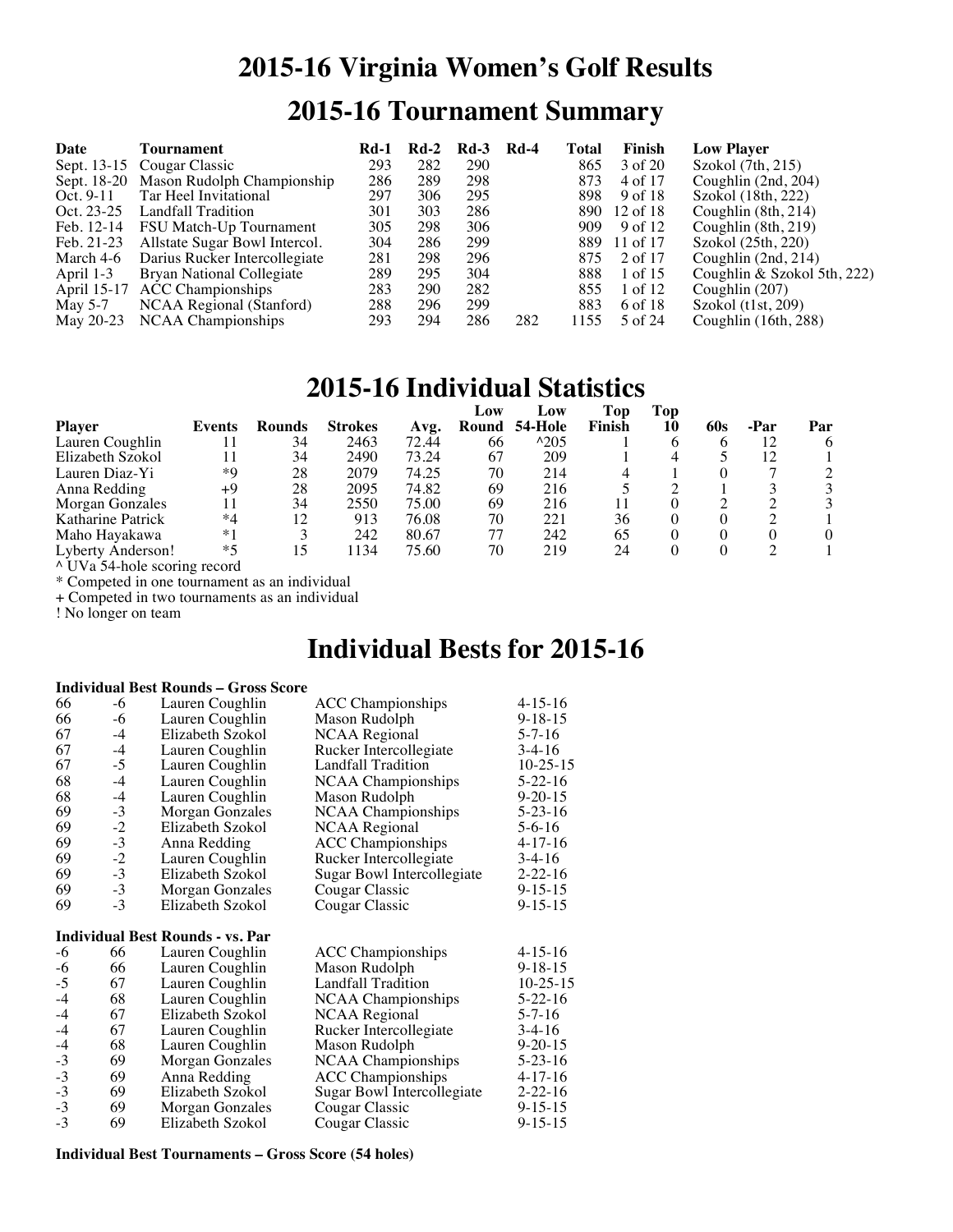| $205^{\circ}$ | $-11$ | Lauren Coughlin                              | Mason Rudolph             | $9 - 20 - 15$  |
|---------------|-------|----------------------------------------------|---------------------------|----------------|
| 207           | -9    | Lauren Coughlin                              | <b>ACC</b> Championships  | $4-17-16$      |
| 209           | $-4$  | Elizabeth Szokol                             | <b>NCAA</b> Regional      | $5 - 7 - 16$   |
| 214           | $-2$  | Lauren Diaz-Yi                               | <b>ACC</b> Championships  | $4 - 17 - 16$  |
| 214           | $-2$  | Lauren Coughlin                              | <b>Landfall Tradition</b> | $10 - 25 - 15$ |
| 214           | $+1$  | Lauren Coughlin                              | Rucker Intercollegiate    | $3-6-16$       |
| 215           | $-1$  | Elizabeth Szokol                             | Cougar Classic            | $9 - 15 - 15$  |
| 216           | Е     | Anna Redding                                 | <b>ACC</b> Championships  | $4-17-16$      |
| 216           | E     | Morgan Gonzales                              | Cougar Classic            | $9 - 15 - 15$  |
| 217           | $+4$  | Elizabeth Szokol                             | Rucker Intercollegiate    | $3-6-16$       |
| 218           | $+2$  | Lauren Coughlin                              | Cougar Classic            | $9 - 15 - 15$  |
| 219           | $+3$  | Lauren Coughlin                              | FSU Match-Up              | $2 - 14 - 16$  |
| 219           | $+3$  | Lyberty Anderson                             | Mason Rudolph             | $9 - 20 - 15$  |
|               |       | ^ UVa 54-hole scoring record                 |                           |                |
|               |       |                                              |                           |                |
|               |       | <b>Individual Best Tournaments – vs. Par</b> |                           |                |
| $-11^$        | 205   | Lauren Coughlin                              | Mason Rudolph             | $9 - 20 - 15$  |

| $-11^$ | 205 | Lauren Coughlin  | Mason Rudolph             | $9 - 20 - 15$  |
|--------|-----|------------------|---------------------------|----------------|
| $-9$   | 207 | Lauren Coughlin  | <b>ACC</b> Championships  | $4 - 17 - 16$  |
| $-4$   | 209 | Elizabeth Szokol | NCAA Regional             | $5 - 7 - 16$   |
| $-2$   | 214 | Lauren Diaz-Yi   | <b>ACC</b> Championships  | $4 - 17 - 16$  |
| $-2$   | 214 | Lauren Coughlin  | Landfall Tradition        | $10 - 25 - 15$ |
| $-1$   | 215 | Elizabeth Szokol | Cougar Classic            | $9 - 15 - 15$  |
| E      | 288 | Lauren Coughlin  | <b>NCAA</b> Championships | $5 - 23 - 16$  |
| E      | 216 | Anna Redding     | <b>ACC</b> Championships  | $4 - 17 - 16$  |
| E      | 216 | Morgan Gonzales  | Cougar Classic            | $9 - 15 - 15$  |
| $+1$   | 289 | Elizabeth Szokol | <b>NCAA Championships</b> | $5 - 23 - 16$  |
| $+1$   | 214 | Lauren Coughlin  | Rucker Intercollegiate    | $3-6-16$       |
| $+2$   | 218 | Lauren Coughlin  | Cougar Classic            | $9 - 15 - 15$  |
|        |     |                  |                           |                |

^ UVa 54-hole scoring record

## **Team Bests for 2015-16**

|                      |                                        | Team Best Rounds – Gross Score                 |                    |                |
|----------------------|----------------------------------------|------------------------------------------------|--------------------|----------------|
| 281                  | $-3$                                   | Rucker Intercollegiate                         | <b>First Round</b> | $3-4-16$       |
| 282                  | $-6$                                   | <b>NCAA Championships</b>                      | Fourth Round       | $5 - 23 - 16$  |
| 282                  | -6                                     | <b>ACC</b> Championships                       | Third Round        | $4 - 17 - 16$  |
| 282                  | -6                                     | Cougar Classic                                 | Second Round       | $9-14-15$      |
| 283                  | $-5$                                   | <b>ACC Championships</b>                       | <b>First Round</b> | $4 - 15 - 16$  |
| 286                  | $-2$                                   | <b>NCAA Championships</b>                      | Third Round        | $5-22-16$      |
| 286                  | $-2$                                   | Sugar Bowl Intercollegiate                     | Second Round       | $2 - 22 - 16$  |
| 286                  | $-2$                                   | Landfall Tradition                             | Third Round        | $10 - 25 - 15$ |
| 286                  | $-2$                                   | Mason Rudolph                                  | <b>First Round</b> | $9 - 18 - 15$  |
| 288                  | $+4$                                   | NCAA Regional                                  | <b>First Round</b> | $5 - 5 - 16$   |
| 289                  | $+1$                                   | Mason Rudolph                                  | Second Round       | $9-19-15$      |
| 289                  | $+1$                                   | <b>Bryan National Collegiate</b>               | <b>First Round</b> | $4 - 1 - 16$   |
| 290                  | $+2$                                   | <b>ACC</b> Championships                       | Second Round       | $4-16-16$      |
| 290                  | $+2$                                   | Cougar Classic                                 | Third Round        | $9 - 15 - 15$  |
|                      |                                        | Team Best Rounds – vs. Par                     |                    |                |
| -6                   | 282                                    | <b>NCAA Championships</b>                      | Fourth Round       | $5 - 23 - 16$  |
| $-6$                 | 282                                    | <b>ACC</b> Championships                       | Third Round        | $4 - 17 - 16$  |
| $-6$                 | 282                                    | Cougar Classic                                 | Second Round       | $9 - 14 - 15$  |
| $-5$                 | 283                                    | <b>ACC</b> Championships                       | <b>First Round</b> | $4 - 15 - 16$  |
| $-3$                 | 281                                    | Rucker Intercollegiate                         | <b>First Round</b> | $3-4-16$       |
| $-2$<br>$-2$<br>$-2$ | 286                                    | <b>NCAA Championships</b>                      | Third Round        | $5 - 22 - 16$  |
|                      | 286                                    | Sugar Bowl Intercollegiate                     | Second Round       | $2 - 22 - 16$  |
|                      | 286                                    | Landfall Tradition                             | Third Round        | $10-25-15$     |
| $-2$                 | 286                                    | Mason Rudolph                                  | <b>First Round</b> | $9 - 18 - 15$  |
| $+1$                 | 289                                    | <b>Bryan National Collegiate</b>               | <b>First Round</b> | $4 - 1 - 16$   |
| $+1$                 | 289                                    | Mason Rudolph                                  | Second Round       | $9-19-15$      |
| $+2$                 | 290                                    | <b>ACC Championships</b>                       | Second Round       | $4-16-16$      |
| $+2$                 | 290                                    | Cougar Classic                                 | Third Round        | $9 - 15 - 15$  |
|                      |                                        | Team Best Tournaments - Gross Score (54 holes) |                    |                |
| 855                  | $-9$                                   | <b>ACC Championships</b>                       | $4-17-16$          |                |
| 865                  | $+1$                                   | Cougar Classic                                 | $9 - 15 - 15$      |                |
| 868                  | $+16$                                  | Rucker Intercollegiate                         | $3-6-16$           |                |
| 873                  | $+9$                                   | Mason Rudolph                                  | $9 - 20 - 15$      |                |
|                      | $\mathbf{m}$ $\mathbf{n}$ $\mathbf{m}$ | n                                              |                    |                |

|   |      | Team Best Tournaments – vs. Par |           |
|---|------|---------------------------------|-----------|
| Q | -855 | <b>ACC</b> Championships        | $4-17-16$ |